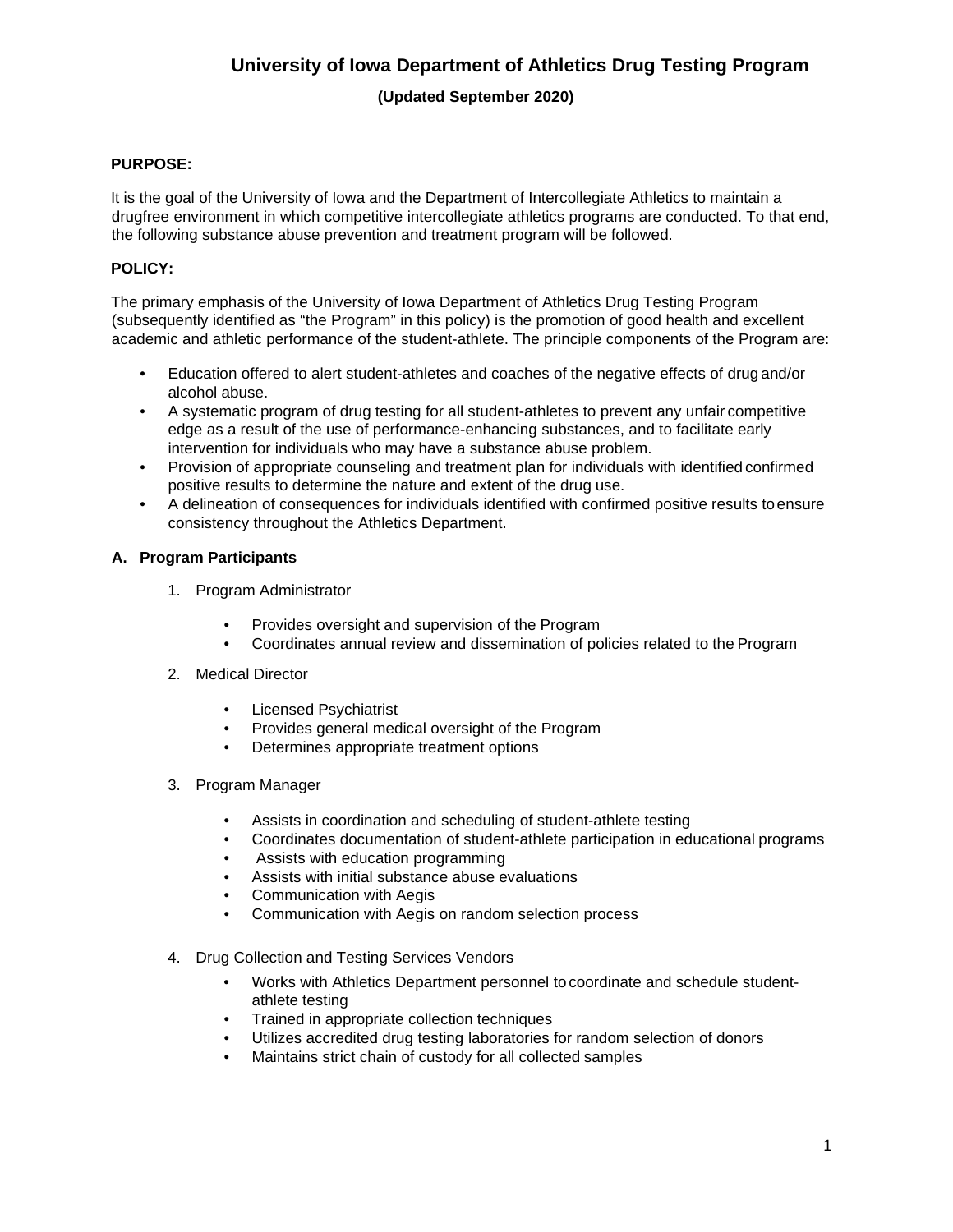- 5. Donor
	- Any student-athlete who is currently listed as a participant in a University of Iowa Athletics Department sanctioned sport

### **B. Consent Forms**

Each University of Iowa student-athlete (both scholarship and non-scholarship) will be asked to sign forms that:

- 1. Acknowledge receipt of informational material and understanding of the Program.
- 2. Agree to undergo testing for drugs by urinalysis or alternative matrix testing as arequirement of the athletics program.
- 3. Consent to release of results of a confirmed positive drug test to the Medical Directorand Director of Athletics or his/her designee (Appendix A).
- 4. Provide student-athletes an option to consent to the release of drug testing results information to their parents. (Appendix B).

**Important:** Failure to complete and sign the acknowledgement and/or authorization statement and consent form (Appendix A) will result in the student-athlete's ineligibility to participate in all intercollegiate athletics.

### **C. Testing Categories**

All University of Iowa student-athletes will be subject to periodic unannounced drug screening examinations during their participation in intercollegiate athletics. Each student-athlete will be tested at least once every calendar year. The Program will test a urine sample for the presence of controlled substances, illegal substances, steroids, and other performance-enhancing substances. Alternative testing matrix (for example, saliva sample testing) may be used by the drug testing coordinator/testing agency.

See Appendix C for a list of drugs banned by the NCAA and for examples of banned substances in each drug class.

All prescription and over-the-counter medications being used by the student-athlete must be on file with the athletic trainer of their respective sport and/or team physician and/or staff psychologist. Failure to do so and a drug test result is returned as non-negative, the test result will be a confirmed positive test result. Any attempt to substitute, manipulate, adulterate or dilute a specimen will be considered a confirmed positive test.

Testing categories will include Random (routine) Testing, Follow-up Testing, Suspicion (for cause) Testing, Post-incident Testing (DUI, PAULA or other), and Self-Referral Testing.

### **Random Testing:**

- 1. The professional testing agency will provide a computer randomized donor pool for each requested test.
- 2. Testing may occur during the season or off-season. Random drug tests may include the entire donor pool of student athletes. No full team tests are allowed during a single screening. Individual studentathletes may be tested multiple times throughout the year. It is the responsibility of the Program Manager to ensure that student athletes are not subjected to excessive testing.
- 3. Student-athletes will be informed that drug testing may occur by the University of Iowa Athletics and the NCAA including prior to or during NCAA Championship events. Student-athletes will be informed who is conducting the test (UI or NCAA) and sign off each time they report to drug testing.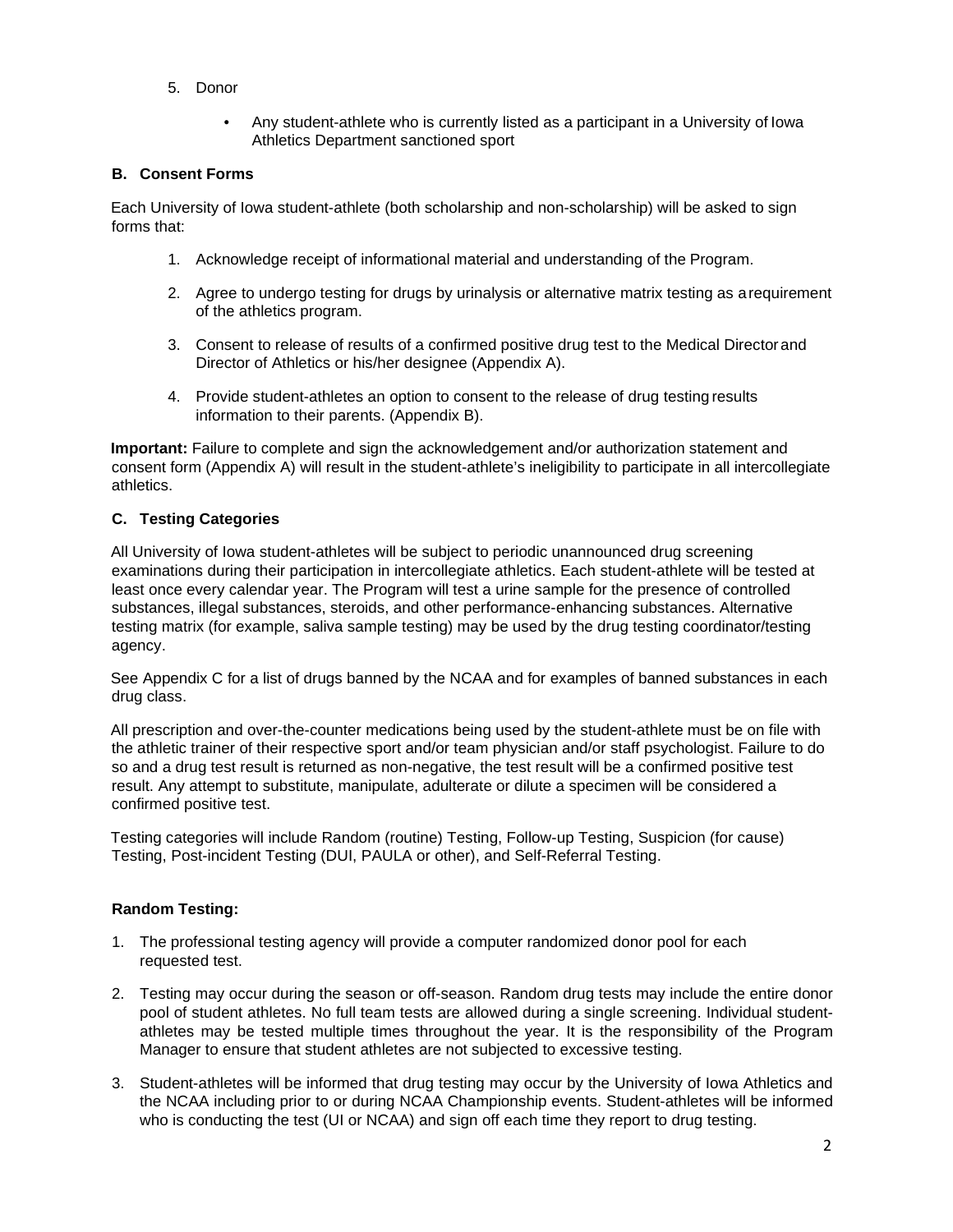- 4. Student-athletes will be notified no sooner than 24 hours in advance to report to a collection site.
- 5. If, after having been formally notified by the program coordinator, a student-athlete fails to report for testing without an excused absence, the coach and Director of Athletics will be notified and the student-athlete will be suspended from practice and competition until another unannounced testcan be completed.
- 6. Testing locations will be selected in order to provide privacy and confidentiality on behalf of studentathletes.

### **Follow-up Testing:**

- 1. Any student-athlete with prior confirmed positive drug test results may be subject to ongoing unannounced drug testing individually through the remainder of that academic and/or summer term.
- 2. Frequency of testing will be determined in consultation with the Medical Director.
- 3. Specimens identified by testing to be unacceptable, e.g. substituted, may lead to follow-up testing as noted in #2 above.

### **Suspicion (For Cause) Testing**:

- 1. May be requested by the following athletic staff members, sport strength and conditioning coach, sport athletic trainer and Head Coach.
- 2. The specific athletic staff member making the request is required to fill out the Suspicion Testing request form and submit to their Sport Administrator. Once the Sport Administrator has reviewed the form and discussed with the specific staff member submitting the form, the Sport Supervisor will forward the request to the Head Team Physician and the Medical Director. Both the Head Team Physician and Medical Director must approve the request prior to testing.
- 3. Suspicion testing will not be initiated prior to consultation with the Medical Director. The Head Team Physician and Medical Director may consult with the Director of Sport Performance, Head Coach and/or the Director of Athletics or his/her designee prior to making a final decision on any suspicion test. All suspicion testing must be approved by both the Head Team Physician and Medical Director prior to testing.
- 4. Suspicion testing may be based on behavioral and/or physiologic criteria, including post-incident, e.g. DUI, PAULA (Appendix E).

### **Self-Referral Testing:**

- 1. Any student-athlete may refer themselves for evaluation at the beginning of their athletics careerat the University of Iowa without being subject to consequences under this policy.
- 2. Any student-athlete who subsequently self-refers will be subject to University policy.
- 3. Self-referral will be considered favorably in any decision related to testing resultsand/or consequences.

### **D. Testing Limits and Results**

- 1. THC test with positive levels between 5 and 35 nanograms will result in a non-negative record, and there will be an expectation to follow through with an education/assessment protocol, as outlined in the policy. THC test with positive levels over 35 nanograms will be recorded as a positive record and the individual will be all subject to all expectations listed in the Drug Education Policy.
- 2. All specimens are analyzed by a laboratory accredited by the United State Department of Health and Human Services Substance Abuse and Mental Health Services Administration (SAMHSA).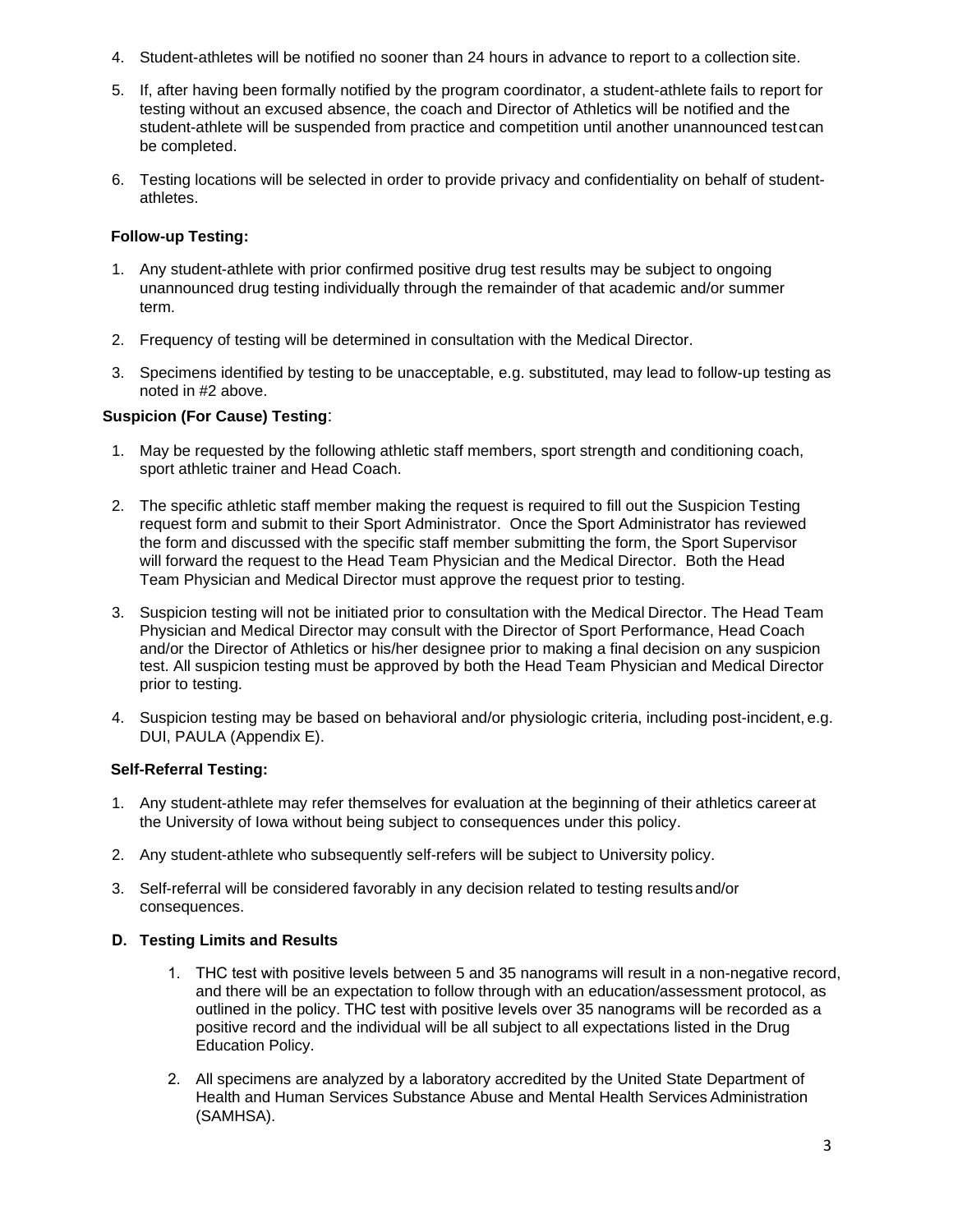- 3. All confirmed positive results will be verified on a confirmation sample by mass spectrometry, ensuring accuracy to greater than 99%.
- 4. All confirmed positive results will be reviewed by the Medical Director prior to release tothe donor/student-athlete or other authorized personnel.

### **E. Treatment**

- 1. The Medical Director will be responsible for all final decisions related to treatment. The scope of the treatment plan will be based on consultation between the Medical Director and appropriate Athletics Department personnel.
- 2. A treatment plan will be developed by the Medical Director. Options for treatment may include any combination of the following:
	- Counseling/Education
	- Follow-up drug testing
	- Medication
	- Extensive outpatient treatment
	- Inpatient treatment
	- Treatment contract
- 3. Following successful completion of the counseling/rehabilitation program, the student-athlete will be subject to on-going, individual, unannounced drug testing throughout the remainder of that academic and/or summer term.
- 4. Failure to comply with the recommended treatment program, refusal to undergo diagnostic evaluation, or refusal of treatment will result in notification to the athletics program and suspension from participation in intercollegiate athletics at the University of Iowa may result.

### **F. Confidentiality**

- 1. Confidentiality is a basic element of this program. All persons having information related to drug testing and/or treatment will keep this information confidential. All employees working in the Athletic Department at the University of Iowa will be required to sign a confidentiality attestation form accepting responsibility to preserve the confidentiality of this information.
- 2. All written and electronic records of test results will be maintained in a secure manner.

### **G. Consequences**

- 1. Consequences are determined by the Department of Athletics Drug Education and Testing Program policy (Appendix F) and may include suspension from participation inintercollegiate athletics and possible reduction or cancellation of any scholarship(s) currently received.
- 2. If a drug screening test is confirmed positive for exogenous steroids, the student-athlete may be subject to removal from any practice and competition until he/she tests negative. If any student-athlete has a second positive test related to steroids as determined by the medical team or a second increase of the steroid level during follow-up testing, which is consistent with continued steroid use as determined by the Medical Director, the student-athlete may be subject to consequences as outlined in the Department of Athletics Drug Education and Testing Program policy (Appendix F).

### **H. Appeals**

- 1. Student-athletes are entitled to appeal the imposition of a sanction or suspensionutilizing procedures described in the Department of Athletics Student-Athlete Handbook.
- 2. Student-athletes who have a confirmed positive test may, within 72 hours following receiptof notice of the confirmed positive test, contest the finding. Upon the student-athlete's request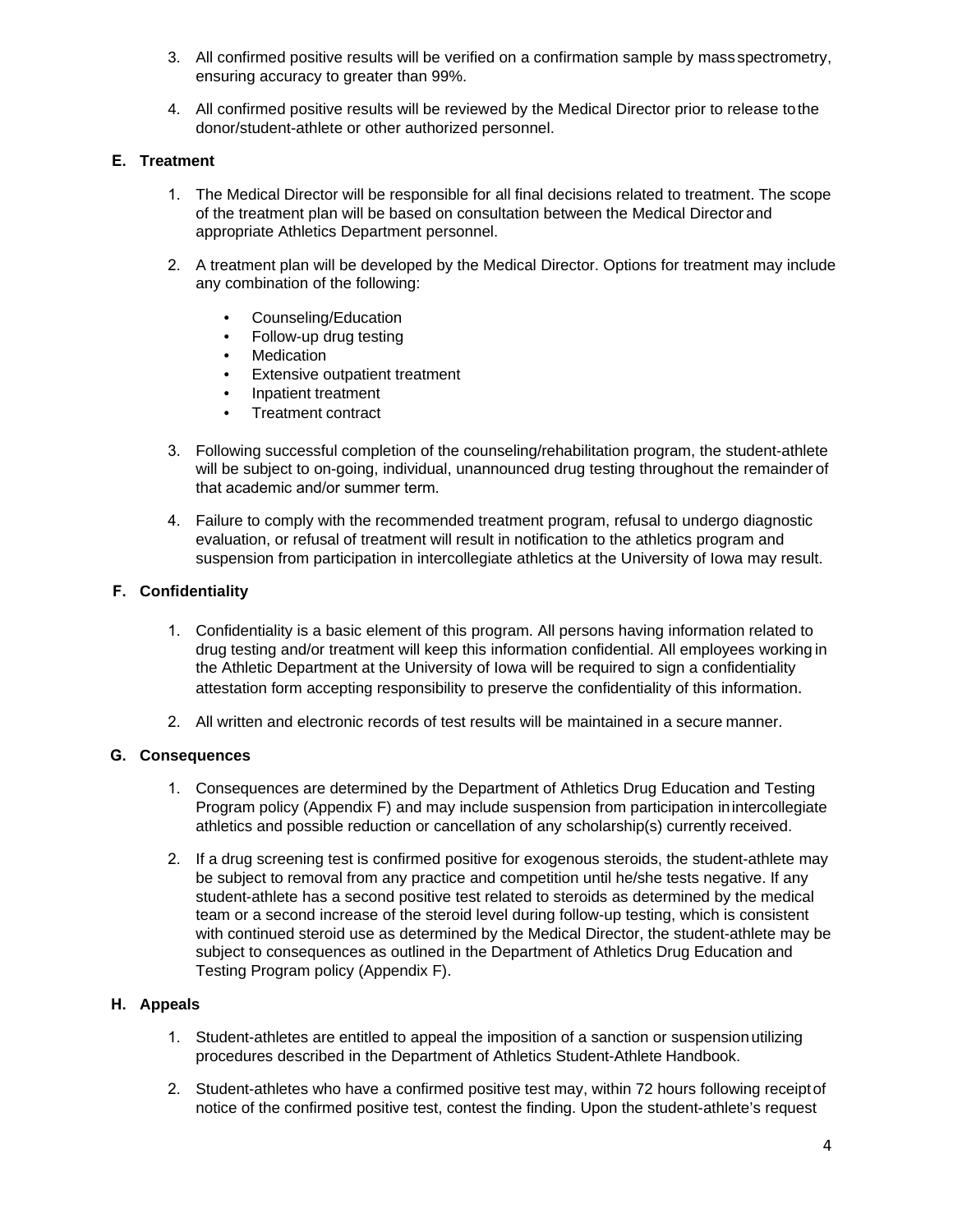for additional testing of the sample, the Program Administrator will formally request the SAMHSA certified laboratory to re-analyze to reconfirm the original positive finding. The student-athlete may choose to be present (traveling at their own expense) for the re-analysis at the laboratory or request the re-analysis be completed at a different SAMHSA certified laboratory (the cost of the analysis will be incurred by the student-athlete). If the studentathlete does not wish to be present, but desires to be represented, arrangements will be made for a surrogate to attend. The student-athlete or surrogate will attest to the sample number prior to the laboratory conducting the re-analysis. The student-athlete or surrogate will not be involved with any other aspect of the analysis of the specimen (bottle B). Reanalysis findings will be final. If the re-analysis test is negative, the first drug test will be considered negative.

#### **I. Quality Review**

On an annual basis, the drug testing program will be audited to ensure adherence to policies and to identify any opportunities for improvement to the process. The audit will be conducted by an outside entity of the Department of Intercollegiate Athletics.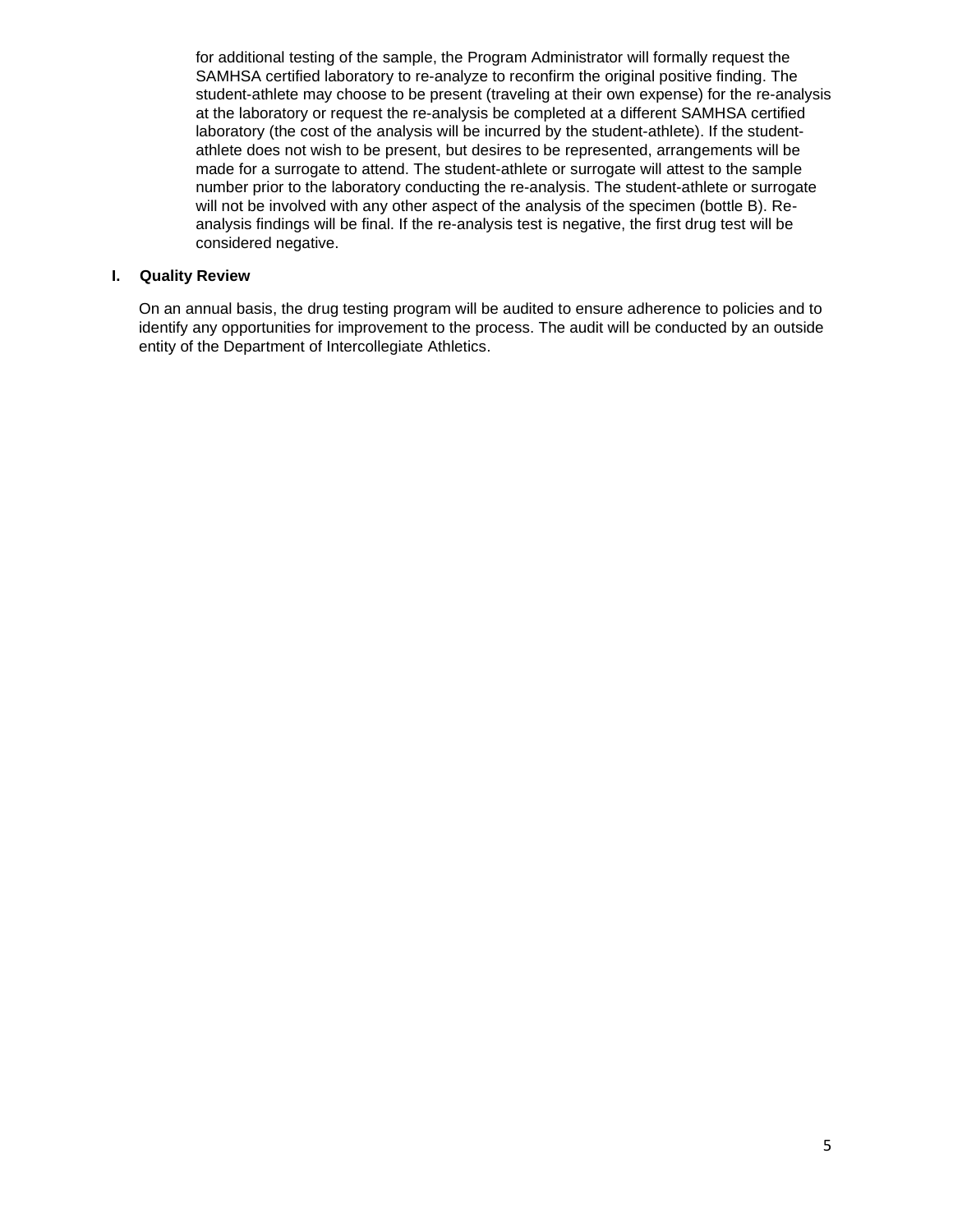# **APPENDIX A**

## **The University of Iowa Department of Athletics Consent to Drug Testing and Release of Information**

By signing this form, I consent to undergo random testing for the presence of drugs or other substances in accordance with the University of Iowa Athletics Department Drug Testing Program. I understand that this will involve providing a urine sample or alternative testing matrix sample (for example, saliva sample testing). The test will be conducted by and under the supervision of qualified staff.

I understand that all specimens will be analyzed by a laboratory accredited by the United States Department of Health and Human Services Substance Abuse and Mental Health Services Administration (SAMHSA). All specimens will be identified only by a code number and strict chain of custody procedures will be followed to ensure the integrity of the collection process.

I understand that if I am on any prescription or over the counter medication, I must have this information on file with the team physician as some medications may impact test results. This information must be on file before notification of drug testing occurs. Failure to do so and return of a non-negative test will result in a confirmed positive test.

By signing this form, I authorize confirmed positive test results to be released for the purpose of initiating treatment. I understand that I will be contacted and told of the results by the Director of Athletics and/or his/her designee.

By signing this form, I authorize the disclosure of confirmed positive test results to the coach and appropriate Athletic Department Staff and University of Iowa Administrative Staff.

I understand that a confirmed positive test may result in consequences related to my positive test as outlined in Appendix F. I understand that if I refuse to undergo testing at any time requested or refuse to sign this consent form I will be ineligible to participate in all intercollegiate athletics at the University of Iowa and may lead to termination of my scholarship as applicable.

I understand that this consent is voluntary. I may revoke this consent at any time by contacting the Associate Athletics Director for Compliance in writing. If this consent is revoked, I understand that information released prior to the revocation would not be considered a breach.

I understand that this consent will expire one year from the date of signature.

Print Name Date

**Signature**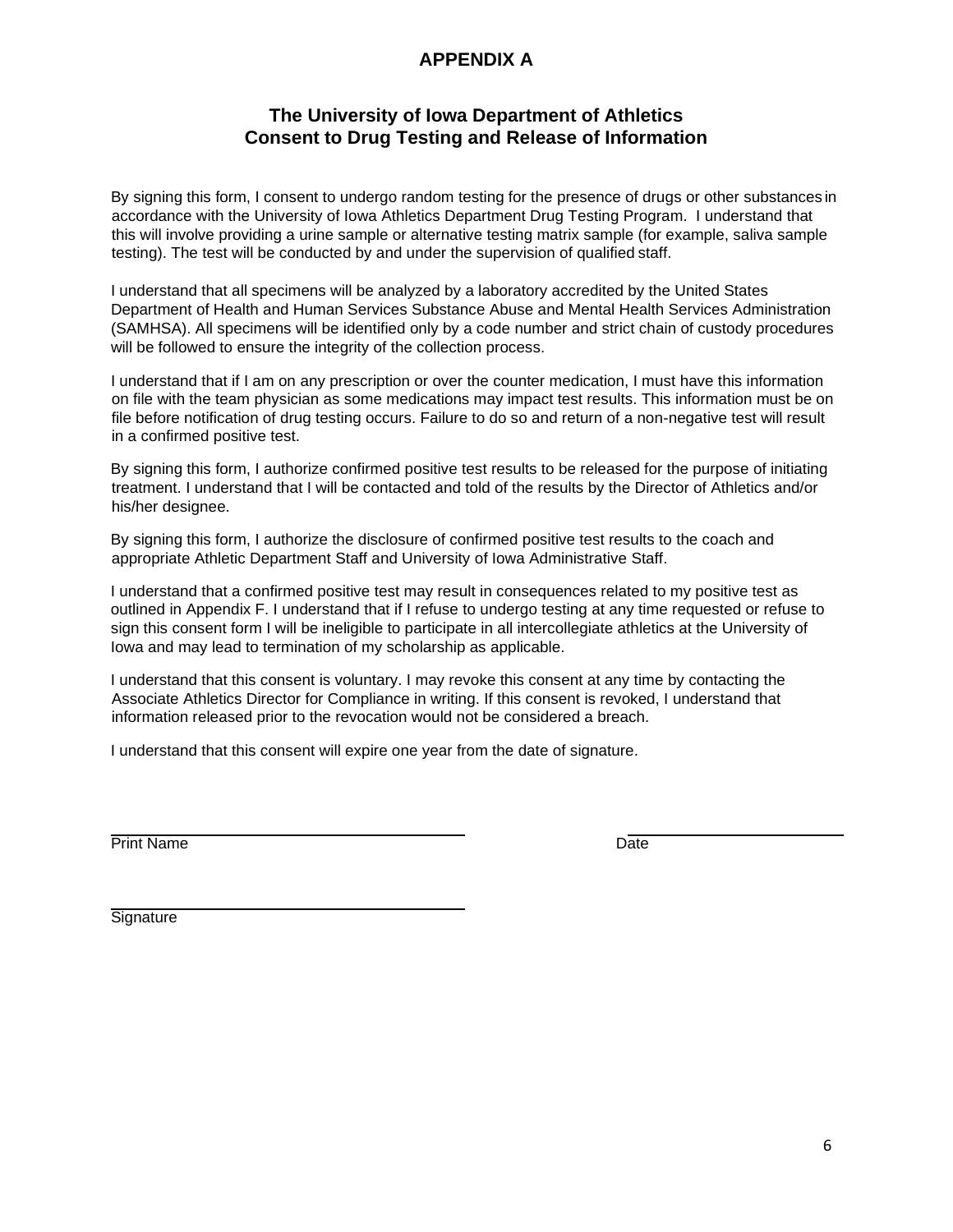## **APPENDIX B University of Iowa Department of Athletics Consent to Release Drug Testing Information to Parents/Guardians**

I have given written consent to undergo drug testing for the presence of drugs or other substances in accordance with the University of Iowa Athletics Department Drug Testing Program. By signing this form I authorize the results of the drug testing to be released to my Parents/Guardians when, in the opinion of the Medical Director or appropriate Athletic Department Administrators, such a release of information may benefit my course of treatment.

I understand that this consent is voluntary. I may revoke this consent at any time by contacting the Associate Athletics Director for Compliance in writing. If this consent is revoked, I understand that information released prior to the revocation would not be considered a breach.

I understand that this consent will expire one year from the date of signature.

Print Name Date

**Signature**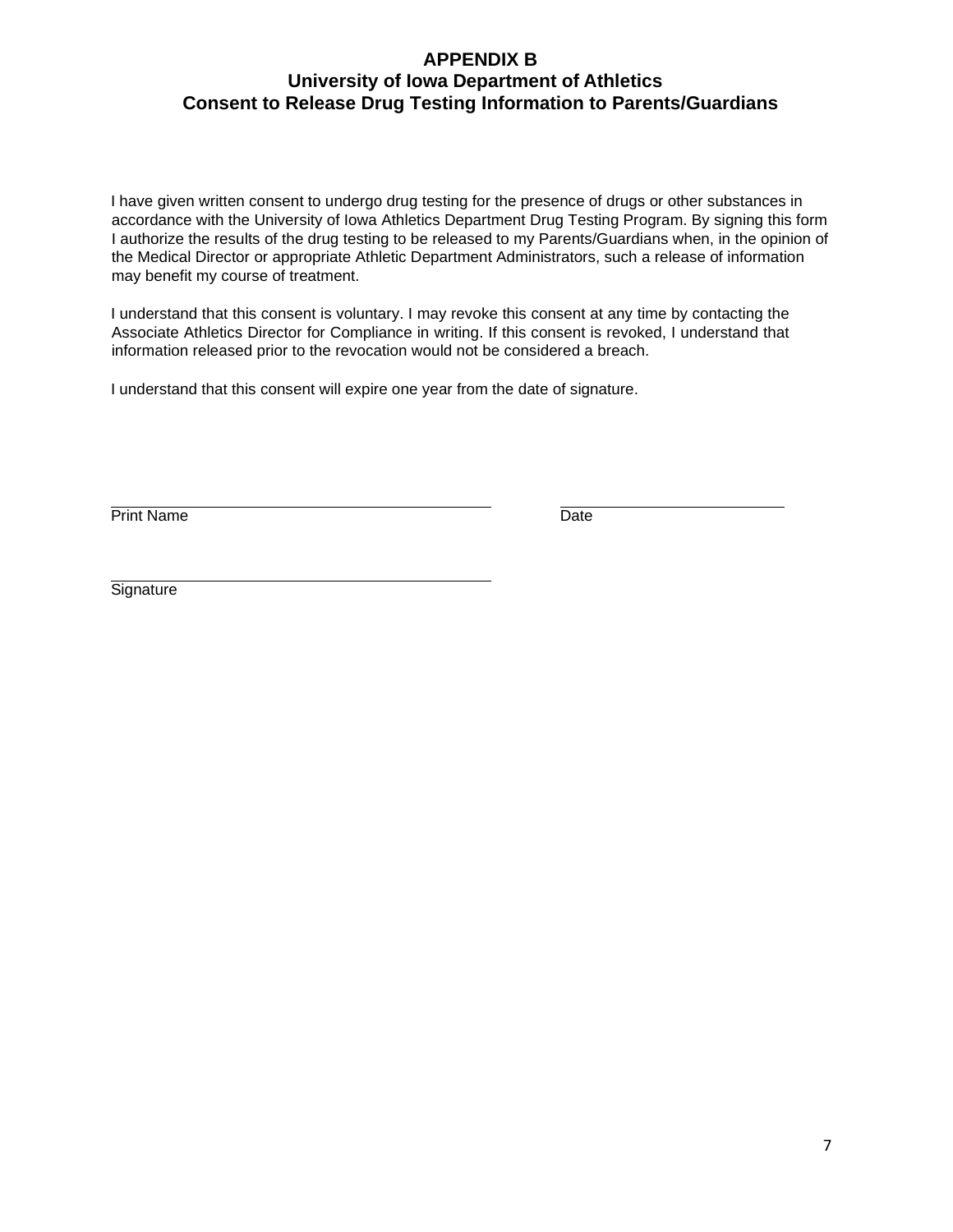### **APPENDIX C NCAA LIST OF BANNED SUBSTANCES**

As an NCAA student-athlete, it is your responsibility to know about NCAA banned substances.

# 2020-21 NCAA Banned Drugs

It is your responsibility to check with the appropriate or designated athletics staff before using any substance.

The NCAA bans the following classes of drugs:

- Stimulants
- Anabolic Agents
- Alcoholic and Beta Blockers (banned for rifle only)
- Diuretics and Other Masking Agents
- Narcotics
- Cannabinoids
- Peptide Hormones, growth factors, related substances and mimetics
- Hormone and metabolic modulators (anti-estrogens)
- Beta-2 Agonists

**Note:** *Any substance chemically/pharmacologically related to all classes listed above and with no current approval by any governmental regulatory health authority for human therapeutic use (e.g., drugs under pre-clinical or clinical development or discontinued, designer drugs, substances approved only for veterinary use) is also banned. The institution and the student-athlete shall be held accountable for all drugs within the banned-drug class regardless of whether they have been specifically identified. Examples of substances under each class can be found at ncaa.org/drugtesting. There is no complete list of banned substances.*

# Substances and Methods Subject to Restrictions

- Blood and gene doping;
- Local anesthetics (under some conditions);
- Manipulation of urine samples;
- Beta-2 Agonists (permitted only by prescription and inhalation);
- Tampering of urine samples.

NCAA Nutritional/Dietary Supplements Warning:

Before consuming any nutritional/dietary supplement product, review the product and its label with the designated athletics department staff. Many nutritional/dietary supplements are contaminated with banned substances not listed on the label.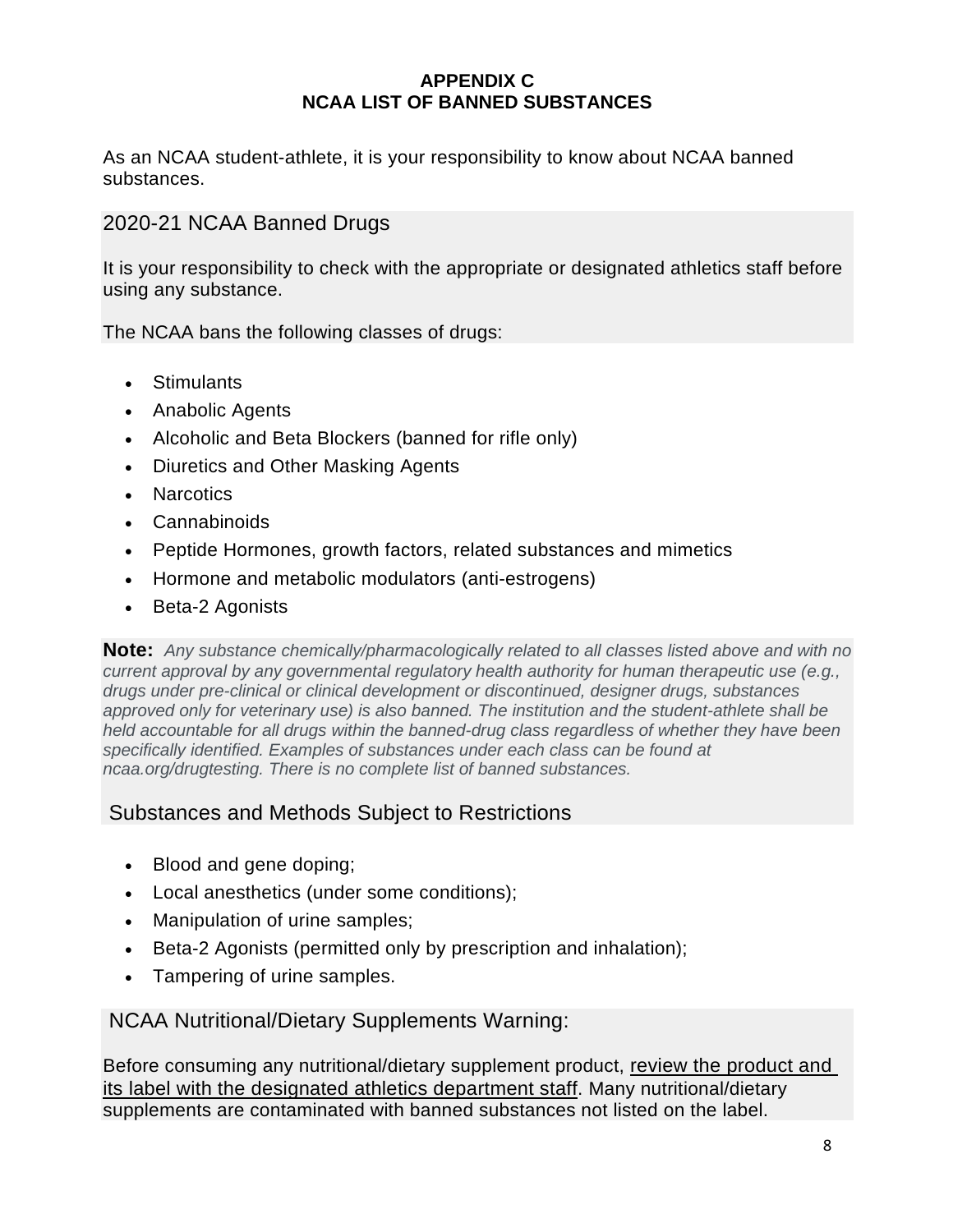- Nutritional/Dietary supplements, including vitamins and minerals, are not well regulated and may cause a positive drug test result.
- Student-athletes have tested positive and lost their eligibility using nutritional/dietary supplements.
- Many nutritional/dietary supplements are contaminated with banned substances not listed on the label.
- *Any product containing a dietary supplement ingredient is taken at your own risk.*

Check with your athletics department staff prior to using a supplement.

Some Examples of NCAA Banned Substances in Each Drug Class

*There is NO complete list of banned substances.*

# *Do not rely on this list to rule out any label ingredient.*

1. **Stimulants**:

Amphetamine (Adderall), Caffeine (Guarana), Cocaine, Dimethylbutylamine (DMBA; AMP), Dimethylhexylamine (DMHA; Octodrine), Ephedrine, Heptaminol, Hordenine, Methamphetamine, Methylhexanamine (DMAA; Forthane), Methylphenidate (Ritalin), Mephedrone (bath salts), Modafinil, Octopamine, Phenethylamines (PEAs), Phentermine Synephrine (bitter orange).

*exceptions*: phenylephrine and pseudoephedrine are not banned.

2. **Anabolic Agents** (sometimes listed as a chemical formula, such as 3,6,17 androstenetrione):

Androstenedione, Boldenone, Clenbuterol, DHCMT (Oral Turinabol), DHEA (7- Keto), Drostanolone, Epitrenbolone, Etiocholanolone, Methandienone, Methasterone, Nandrolone, Norandrostenedione, Oxandrolone, SARMS [Ligandrol (LGD-4033); Ostarine; RAD140; S-23], Stanozolol, Stenbolone, Testosterone, Trenbolone..

3. **Alcohol and Beta Blockers** (banned for rifle only):

alcohol; atenolol; metoprolol; nadolol; pindolol; propranolol; timolol.

# 4. **Diuretics (water pills) and Other Masking Agents**:

Bumetanide, Chlorothiazide, Furosemide, Hydrochlorothiazide, Probenecid, Spironolactone (canrenone), Triameterene, Trichlormethiazide.exceptions: finasteride is not banned.

5. **Narcotics**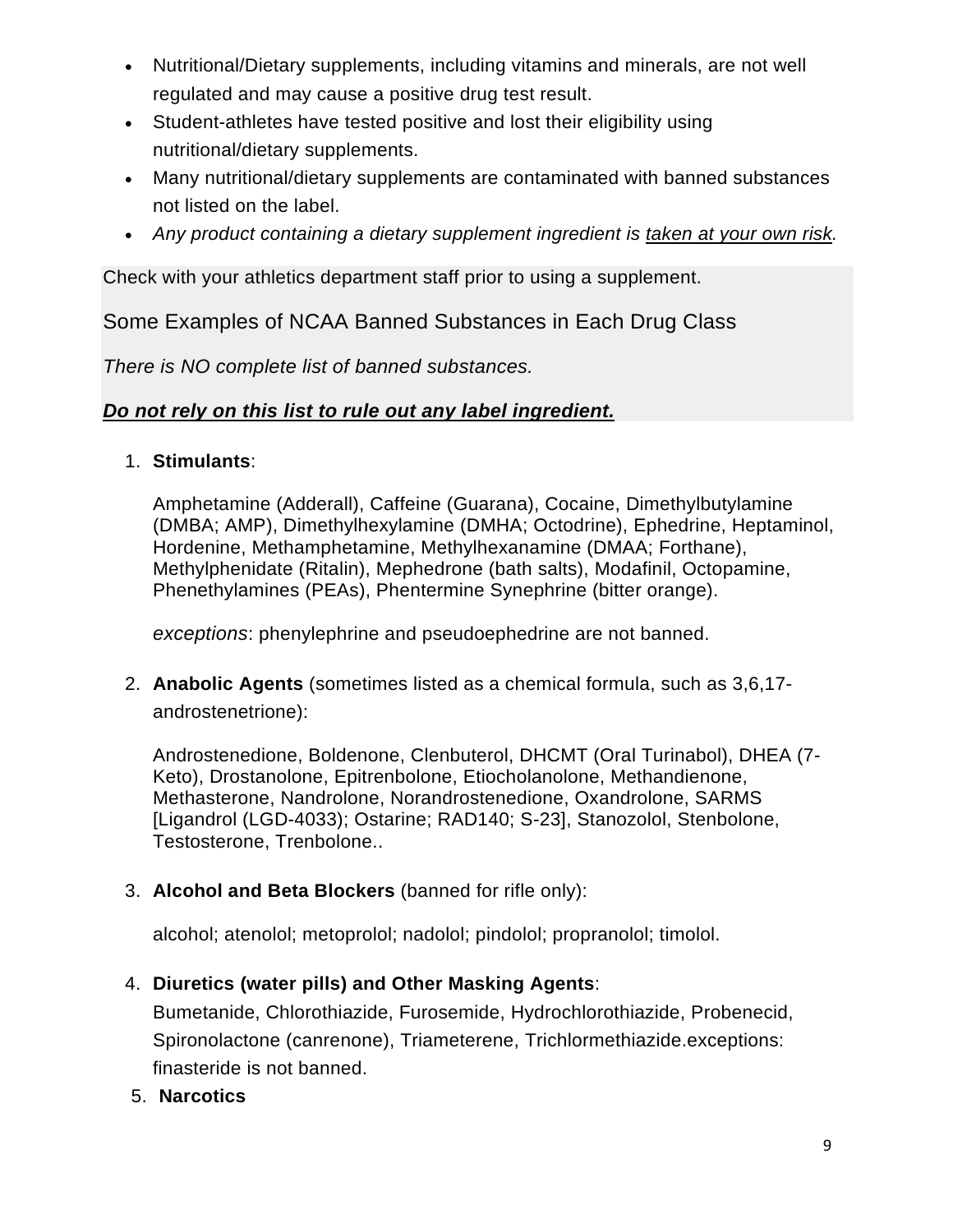Buprenorphine, Dextromoramide, Diamorphine (heroin), Fentanyl, and its derivatives, Hydrocodone, Hydromorphone, Methadone, Morphine, Nicomorphine, Oxycodone, Oxymorphone, Pentazocine, Pethidine..

# 6. **Cannabinoids**

Marijuana, Synthetic cannabinoids (Spice; K2; JWH-018; JWH-073), Tetrahydrocannabinol (THC).

# 7. **Peptide Hormones, growth factors, related substances and mimetics**

Growth hormone (hGH,) Human Chorionic Gonadotropin (hCG), Erythropoietin (EPO), IGF-1 (colostrum; deer antler velvet), Ibutamoren (MK-677).

*exceptions: insulin, Synthroid and Forteo are not banned.*

# 8. **Hormone and Metabolic Modulators**

Aromatase Inhibitors [Anastrozole (Arimidex); ATD (androstatrienedione); Formestane; Letrozole], Clomiphene (Clomid), Fulvestrant GW1516 (Cardarine; Endurobol), SERMS [Raloxifene (Evista); Tamoxifen (Nolvadex)].

# 9. **Beta-2 Agonists**:

Bambuterol, Formoterol, Higenamine, Norcoclaurine, Salbutamol, Salmeterol..

Additional examples of banned drugs can be found at **[www.ncaa.org/drugtesting](http://www.ncaa.org/drugtesting)**.

## *Any substance that is chemically related to the class, even if it is not listed as an example, is also banned!*

Information about ingredients in medications and nutritional/dietary supplements can be obtained by **contacting Drug Free Sport AXIS, 877-202-0769 or [www.drugfreesport.com/axis](https://gustavus.edu/athletics/handbook/Information%20about%20ingredients%20in%20medications%20and%20nutritional/dietary%20supplements%20can%20be%20obtained%20by%20contacting%20Drug%20Free%20Sport%20AXIS,%20877-202-0769%20or%20www.drugfreesport.com/axis%20password%20ncaa1,%20ncaa2%20or%20ncaa3.) password ncaa1, ncaa2 or ncaa3.**

## *It is your responsibility to check with the appropriate or designated athletics staff before using any substance.*

<http://www.ncaa.org/sport-science-institute/topics/2020-21-ncaa-banned-substances>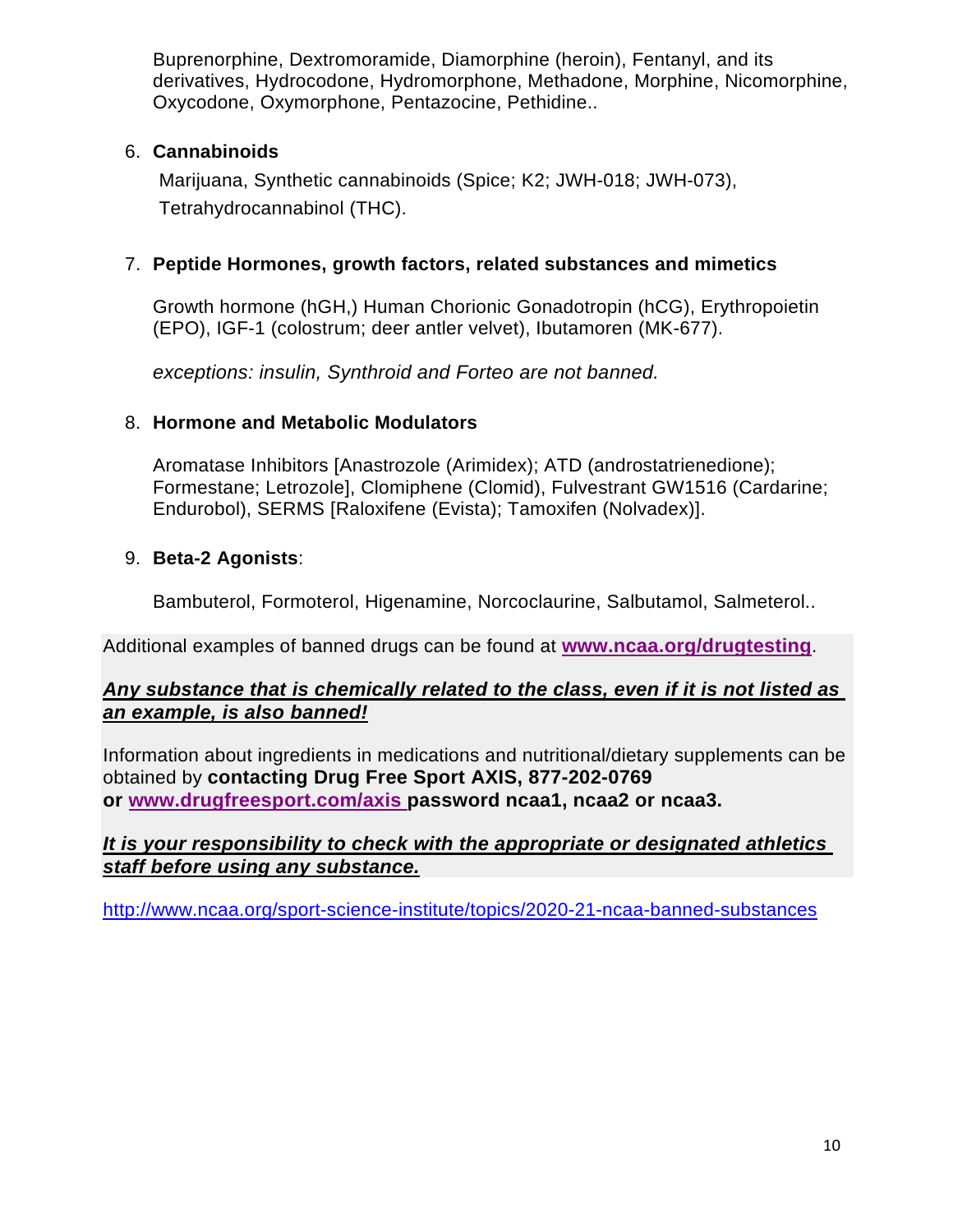#### **APPENDIX D**

Request for Drug Testing Reasonable Suspicion

Reasonable suspicion can be based on the observation of behavior or conduct, or the presence of certain physical and emotional characteristics or patterns, which are symptomatic of the use of prohibited substances.

Staff Member Making the Request: Student-Athlete to be Tested: Sport: Sport: Sport: Sport: Sport: Sport: Sport: Sport: Sport: Sport: Sport: Sport: Sport: Sport: Sport: Sport: Sport: Sport: Sport: Sport: Sport: Sport: Sport: Sport: Sport: Sport: Sport: Spo

Please check all characteristics that may contribute to your request for reasonable suspicion testing:

#### *Behavioral Characteristics:*

- \_ Direct observation of prohibited use
- Evidence of use, possession and/or sale of prohibited drugs
- Behavioral changes such as mood swings, irritability, decreased productivity
- **Industrian** Isolation/withdrawal from teammates
- **Inconsistent communication patterns**
- Odor/scent of chemicals or unlawful substance

Evidence of tampering of samples submitted for testing (current or previous testing events)

#### *Physiological Characteristics:*

- \_\_ Flushed face
- Red eyes
- Abnormal pupil construction or dilation
- \_\_ Unsteady gait
- \_\_ Slurred speech
- Declining health

|                                                                                                                                                                                                                                     | Date: <u>_________</u> |
|-------------------------------------------------------------------------------------------------------------------------------------------------------------------------------------------------------------------------------------|------------------------|
| Sport Administrator: No. 2014 19:30 19:30 19:30 19:30 19:30 19:30 19:30 19:30 19:30 19:30 19:30 19:30 19:30 19                                                                                                                      | Date: ________________ |
| Approval                                                                                                                                                                                                                            |                        |
| <b>Team Physician:</b> The Contract of the Contract of the Contract of the Contract of the Contract of the Contract of the Contract of the Contract of the Contract of the Contract of the Contract of the Contract of the Contract | Date:                  |
|                                                                                                                                                                                                                                     | Date: <u>_________</u> |
|                                                                                                                                                                                                                                     |                        |

If this request is supported by the Sport Administrator and the Team Physician and Medical Director determine that reasonable suspicion exists, the Medical Director will notify the Program Manager to notify the student-athlete of the need to report to a collection site and provide a sample. Failure to report to the site at the predetermined time will be treated as a confirmed positive test result.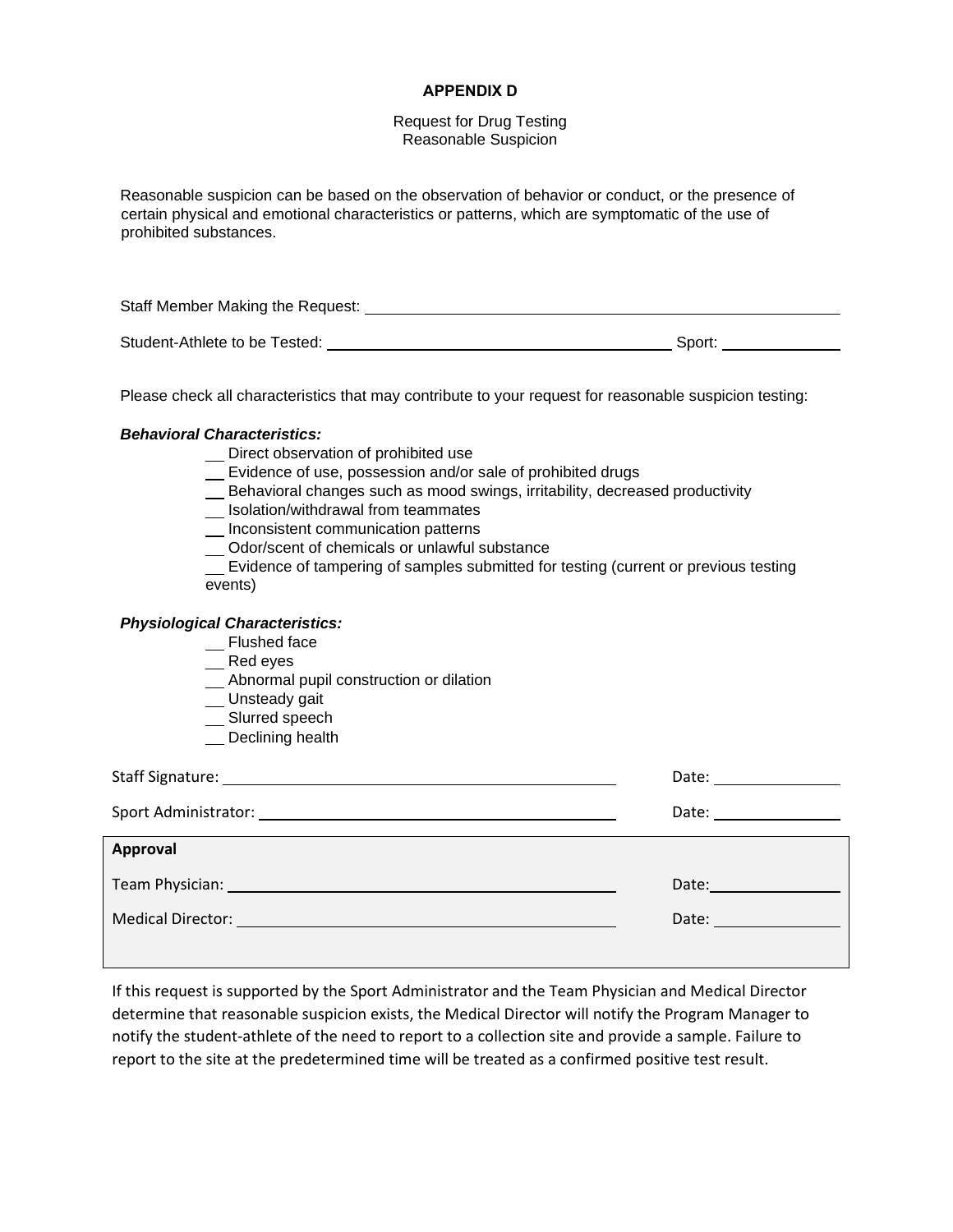## **APPENDIX E**

# **University of Iowa Department of Athletics Drug Testing Program Reasonable Suspicion Testing**

#### **PURPOSE:**

To outline the process for testing a student-athlete when there is a reasonable suspicion that the student athlete is using any substance in violation of the Athletics Department Drug Testing Program.

### **POLICY:**

Reasonable suspicion can be based on the observation of behavior or conduct, or the presence of certain physical and emotional characteristics or patterns, which are symptomatic of the use of prohibited substances.

Characteristics that may contribute to reasonable suspicion testing include, but are not limited to:

#### *Behavioral Characteristics:*

- Direct observation of prohibited use
- Evidence of use, possession and/or sale of prohibited drugs
- Behavioral changes such as mood swings, irritability, decreased productivity
- Isolation/withdrawal from teammates
- Inconsistent communication patterns
- Odor/scent of chemicals or unlawful substance
- Evidence of tampering of samples submitted for testing (current or previous testing events)

#### *Physiological Characteristics:*

- Flushed face
- Red eyes
- Abnormal pupil construction or dilation
- Unsteady gait
- Slurred speech
- Declining health

#### **PROCEDURE:**

1. Reasonable suspicion testing may be requested by the following athletic staff members: sport strength and conditioning coach, sport athletic trainer and Head Coach.

2. The specific athletic staff member making the request is required to fill out the Suspicion Testing request form and submit to their Sport Administrator. Once the Sport Administrator has reviewed the form and discussed with the specific staff member the form, the Sport Administrator will forward to the Head Team Physician and Medical Director for final approval. It is required that both Head Team Physician and Medical Director must approve the request prior to testing.

3. Suspicion testing will not be initiated prior to consultation with the Medical Director. The Medical Director may consult with the Director of Sport Performance, Head Coach and/or the Director of Athletics or his/her designee prior to making a final decision on any suspicion test.

4. If the Medical Director determines that reasonable suspicion exists, the Medical Director will notify the Program Manager to notify the student-athlete of the need to report to a collection site and provide a sample. Failure to report to the site at the predetermined time will be treated as a confirmed positive test result.

5. Sample collection and testing will follow guidelines set forth by the Department of Athletics Drug Testing Program.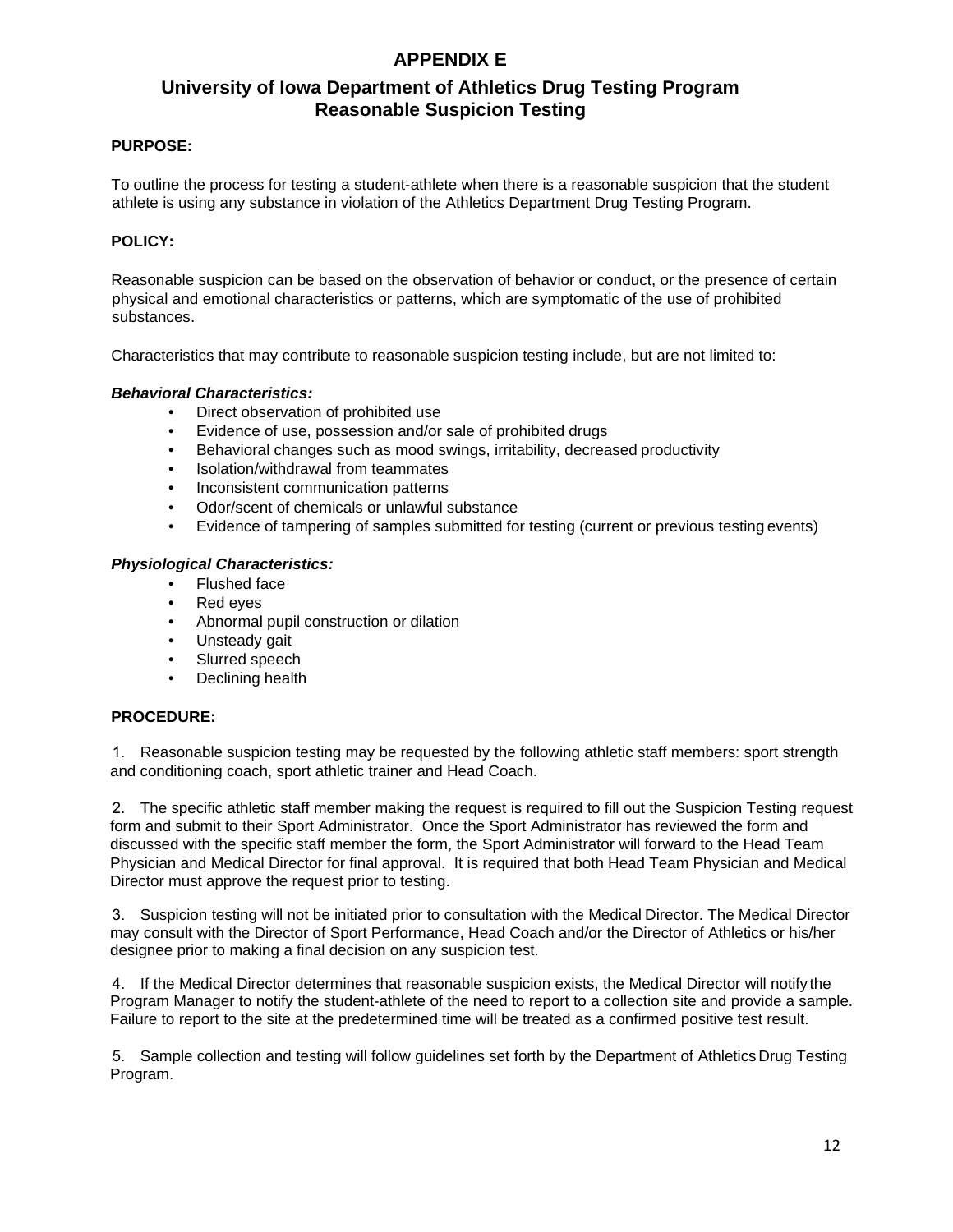### **APPENDIX F Substance Abuse Prevention Policy (SAPP) for Student-Athletes (Updated July 2020)**

This document serves to clearly delineate points in time that will result in a consequence or action for a student-athlete in violation of drug or alcohol offenses. This is applicable for students eligible to enroll at the UI. *Student-athletes have the right to appeal any of these actions as outlined in the PCA Manual.*

**First Substance Abuse Prevention Policy (SAPP) Violation**: Examples include; but not limited to: OWI, Public Intoxication, illegal drug substance charge, 2<sup>nd</sup> PAULA,

- Required administrative meeting with Deputy Director of Athletics (or designee), Director of Sports Medicine and sport coach/representative
- Clinical assessment by Certified Alcohol and Drug Counselor (CADC) and/or staff psychologist, possible referral to UIHC Chemical Dependency Clinical Coordinator
- Additional mandatory sessions may be recommended by the CADC staff
- Drug possession will be referred to the drug testing program for more frequent therapeutic testing
- Team rules as directed by coaches
- All student-athletes with positive tests will have their case reviewed by treatment team. The treatment team can recommend the possible elimination of one positive test following one year of consistent treatment and no subsequent positive drug tests.

### **Second Substance Abuse Prevention Policy (SAPP) Violation**:

- Required administrative meeting with Deputy Director of Athletics (or designee), Director of Sports Medicine and sport coach/representative
- 20 Hours of community service
- Student athlete is subject to a minimum of 10% regular and/or post seasoncompetition suspension
- Clinical assessment by CADC and/or staff psychologist, possible referral to UIHC Chemical Dependency Clinical Coordinator
- Drug possession will be referred to the drug testing program for more frequent therapeutic testing
- Team rules as directed by coaches

### **Third Substance Abuse Prevention Policy (SAPP) Violation**: (applies to all third and subsequent positives)

- Required administrative meeting with Director of Athletics and/or his/her designee
- Review of the case with drug testing team, coach and athletics administration
- The Medical Director of the Drug Testing Program, in consultation with the UIHC Chemical Dependency Clinical Coordinator, staff psychologist and/or Certified Alcohol and Drug Counselor, will determine the appropriate level of substance abuse care for the student-athlete
- Advanced service provision with CADC and/or staff psychologist
- Drug possession will be referred to the drug testing program for more frequent therapeutic testing
- Outpatient treatment (if recommended by Medical Director) may be suggested/required.
- Inpatient treatment (if recommended by Medical Director) may be suggested/required. A scholarship student athlete will be given an opportunity to remain on aid if student athlete agrees to all terms as prescribed by the drug testing team, coach and athletics administration.
- On-going participation in athletically related activities will be determined in consultation withthe Medical Director, Director of Athletic Training and the head coach.
- If a student participates in an outpatient and/or in-patient treatment program, a decision whether the student-athlete will rejoin as a member of the intercollegiate athletics team will be made atthe conclusion of the treatment. This determination will be case by case based on compliance with the treatment regimen. The decision will be made by the attending physician in consultation with the CADC and/or staff psychologist, head coach and Director of Athletics.
- The Director of Athletics in consultation with the Medical Director may provide exceptions to policy.